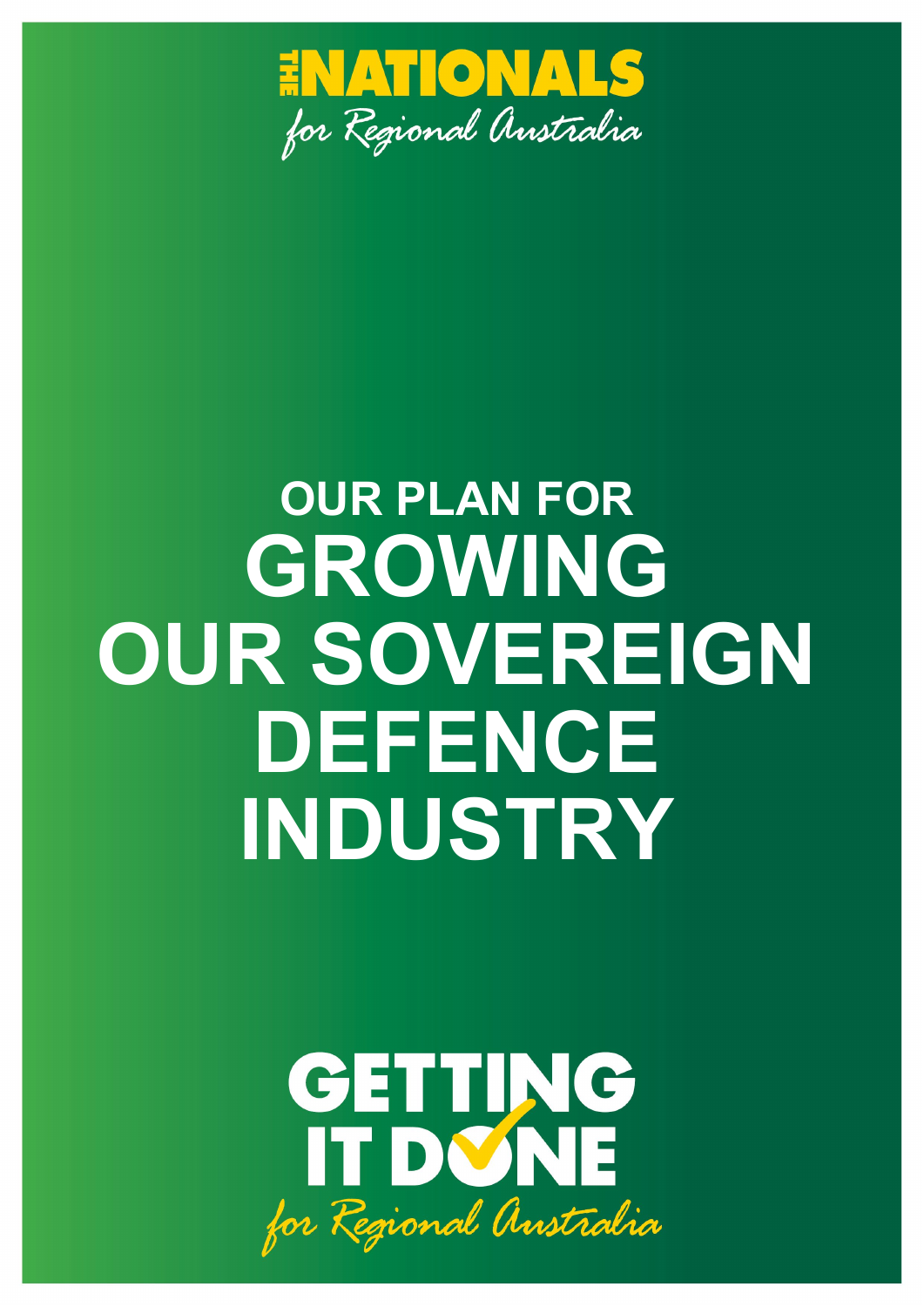# **Key points**

**The first duty of any government is to keep Australians safe and secure.** 

Only the Coalition can continue to deliver the **stronger economy** to invest in **stronger defence, stronger security and stronger borders.**

Today's world, including our region, is increasingly volatile. The global pandemic and its disruption to international supply chains also pressed home the need to ramp up a sophisticated onshore defence industry.

We're investing a **record \$270 billion** in the defence of our nation, including the build and upgrade of more than **70 naval vessels**; the build of **more than 1,300 vehicles for the Army**; and the design and build of the **first Australian-made uncrewed combat air vehicle**, the MQ-28 Ghost Bat – protecting Australians *and* **building our vital defence assets locally.** 

This record investment will ensure our personnel are equipped with the **state-of-the-art Australian-made ships, vehicles, aircraft and submarines** needed to keep us safe.

We're committing more than **\$100 billion** over the next two decades to develop sovereign Australian weapons manufacturing. We're backing Australian businesses to **locally manufacture cutting-edge guided missiles and weapons**, so that we won't have to rely on overseas missile suppliers.

Our **\$9.9 billion REDSPICE cyber and intelligence package** will build our sovereign capabilities and create 1,900 jobs, ensuring that Australia is best prepared to respond to a rapidly changing strategic environment. **\$5 billion in opportunities** will be available to **Australian industry, including SMEs**, to support this critical work.

This historic pipeline of work is creating **more than 105,000 jobs.** We need many more Australians to fill these roles, which is why we are supporting engineering scholarships and internships, and investing in apprenticeships and traineeships.

A re-elected Coalition Government will:

- **expand our successful Defence Industry Pathways Program** for school leavers to develop a nationwide pipeline of work-ready trainees, with a **\$108.5 million investment over the next four years** that will build on the Morrison Government's \$10 million pilot program in 2021.
- **extend our successful Defence Industry Internship Program**, placing third and fourth year engineering students in small and medium defence industry businesses.
- continue to **evolve the innovation ecosystem to accelerate the development and acquisition of new warfighting capabilities, and drive commercial success.**
- invest **\$454 million to accelerate** the MQ-28 **Ghost Bat** program, which will result in an **additional 46 Australian companies** engaged on the program.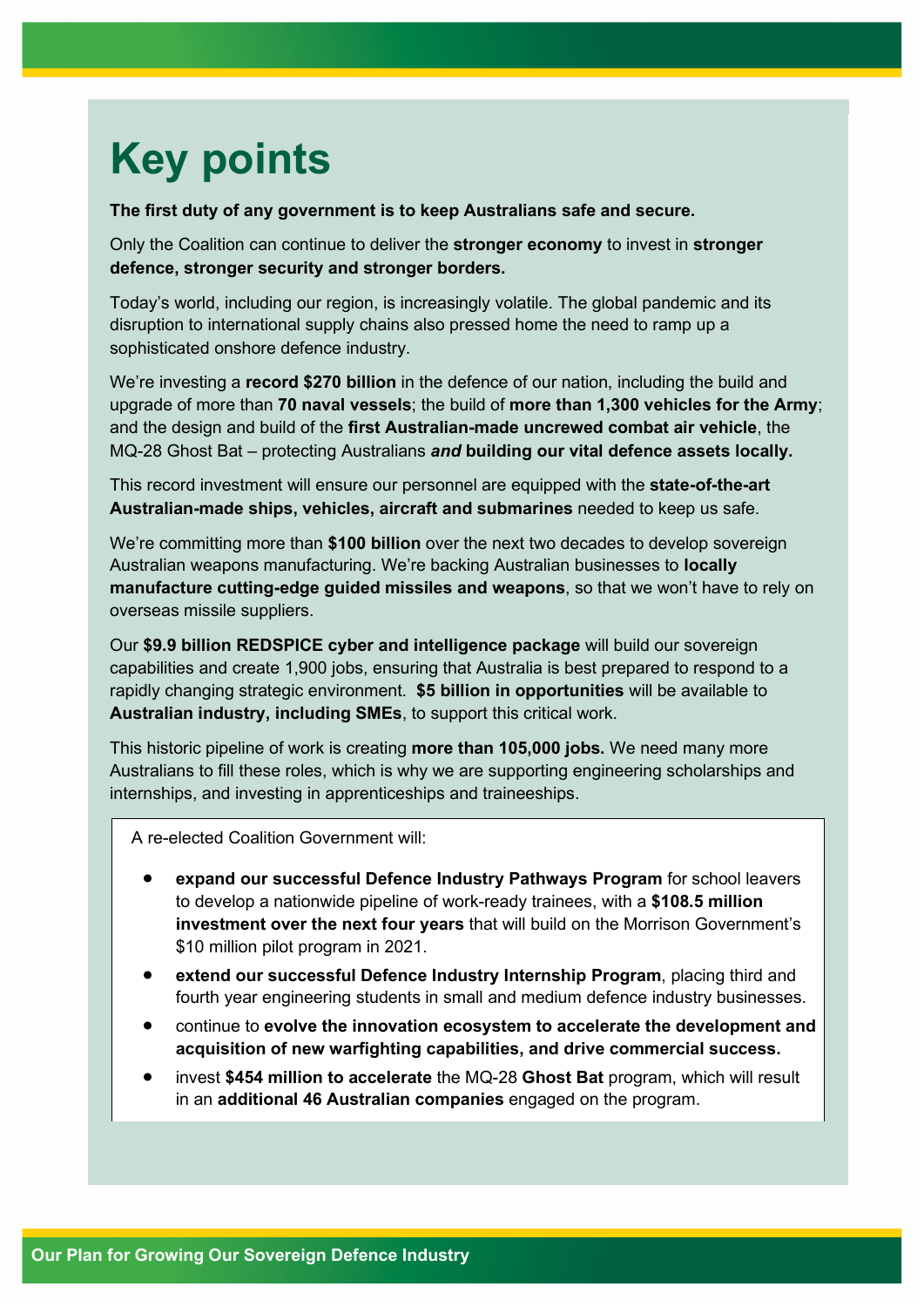There are more than **15,000 small and medium businesses** in the defence industry and over the last four years, we've backed them in with almost **\$30 billion worth of contracts**.

And our **strong economic management** has enabled us to approve and start delivering **more than 156 major projects since 2016, valued at over \$135 billion**.

In **Queensland and Victoria, we are building more than 1,300 state-of-the-art armoured vehicles**, in **Western Australia and South Australia, we're building and upgrading more than 70 naval vessels**, and under the historic AUKUS deal Australia we will construct **nuclear propelled submarines** in South Australia.

In stark contrast, the last **Labor government gutted Defence.**

**Labor slashed more than \$18 billion** from the Defence budget and reduced Defence spending to its lowest level since 1938.

**Labor did not commission a single Australian-built naval vessel**.

Six years of Labor neglect and mismanagement put Australia's future security at significant risk. That damage that has taken years to repair.

**In uncertain times, Australia's defence and security can't risk Labor.**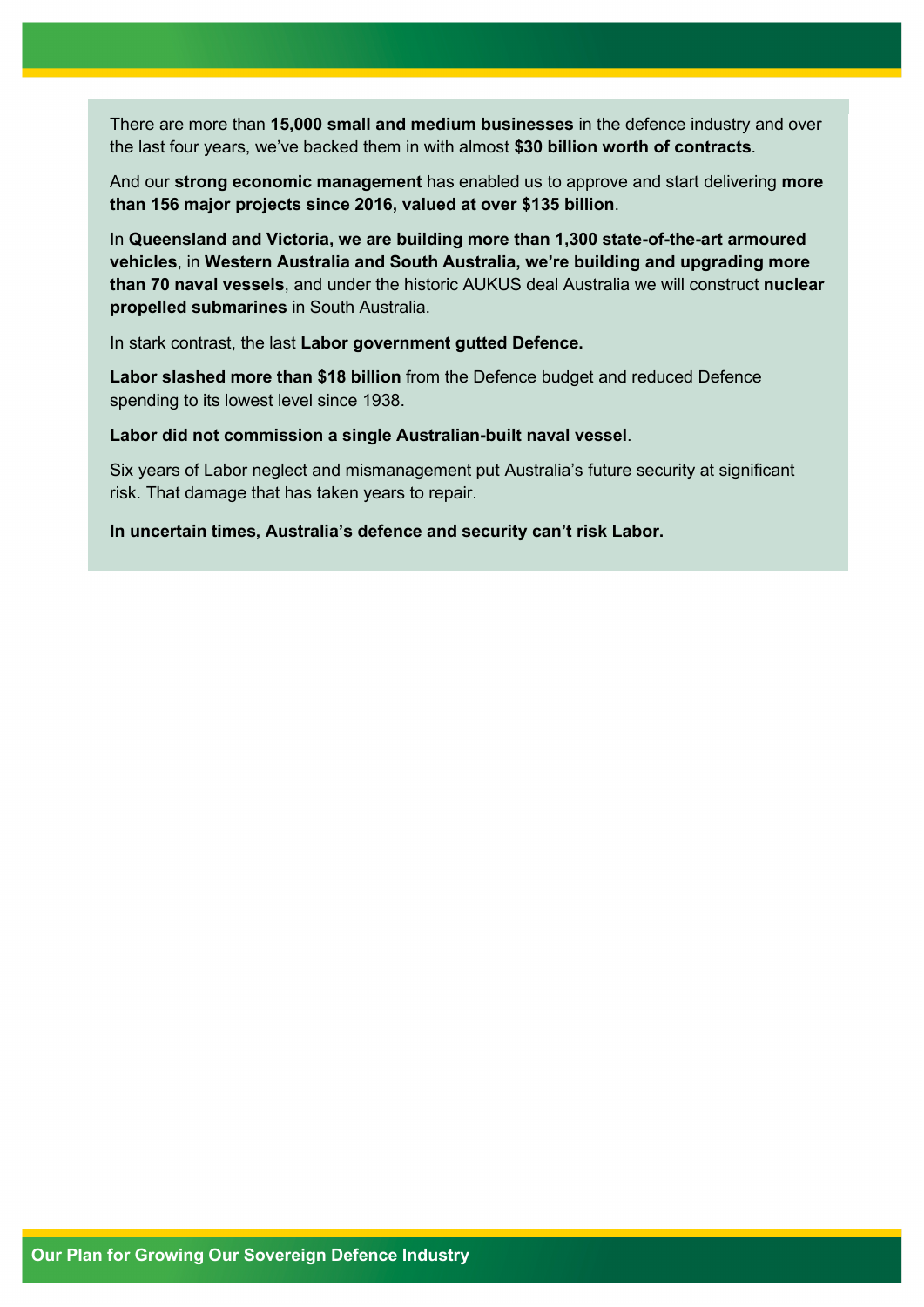# **Our Plan**

The Coalition Government is **building local to defend our nation**. Across the country, our long-term Defence projects will deliver the next generation of cutting-edge, Australian-made technology for the ADF.

Our historic \$270 billion investment in defence will see high-quality, state-of-the-art ships, vehicles, aircraft and equipment **delivered by Australian workers.**

The Morrison Government's investment in the defence industry is creating jobs across the country, and building a skilled workforce that can adapt to, and change with, our priorities.

We're committed to ensuring Australian industry is positioned to meet defence's future requirements, **maximising high-tech jobs** and economic growth for a stronger future.

# 1. Building local to defend Australia

The Coalition is continuing its long-running investment in locally-built Navy vessels. Thousands of Australian workers and businesses are benefiting nationwide. In **South Australia** – where **at least 28 vessels are being constructed and upgraded** – over 5,000 South Australian jobs will be supported by 2030. These jobs are underpinned by our \$535 million investment in the Osborne South shipyard and securing land for the major expansion of the Osborne North submarine construction yard. Projects include:

- \$45 billion to build nine next generation Hunter Class Frigates.
- \$800 million to build two Arafura Class Offshore Patrol vessels, with both almost complete.
- Construction of at least eight nuclear propelled submarines in South Australia, creating thousands of jobs. Working with our AUKUS partners, the submarines will give our Navy unparalleled range and endurance to keep Australia safe.
- Up to \$6.4 billion on continued full cycle docking and life-of-type extension of our six Collins class submarines.
- Up to \$5.1 billion on upgrades to the combat management system of our three Hobart class air warfare destroyers.

**A re-elected Coalition Government** will invest up to **\$30 billion in Western Australia on shipbuilding with the construction, and sustainment of more than 50 vessels. More than 2,000 local jobs are supported.** In Western Australia, we're growing our sovereign shipbuilding and maintenance capability with up to:

- \$4 billion to build ten Arafura class offshore patrol vessels.
- \$500 million to build 21 Guardian class patrol boats for our Pacific neighbours.
- \$440 million to build eight evolved Cape class patrol boats.
- \$6.4 billion to build up to eight Mine Warfare and Hydrographic vessels.
- \$9 billion to build and equip undersea surveillance support ships.
- \$7.7 billion to build two joint support ships.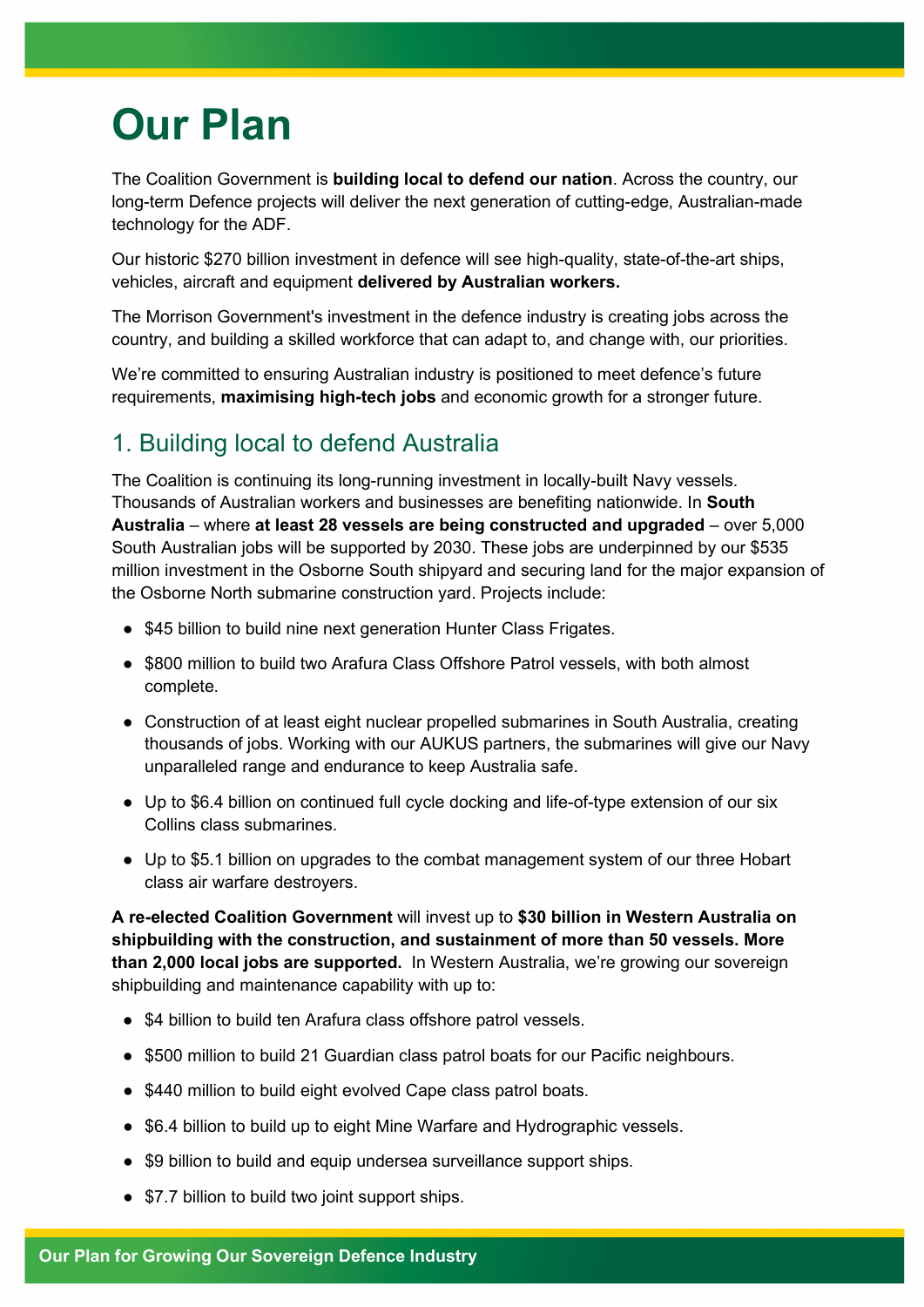- \$600 million to build 12 replacement LHD landing craft.
- \$650 million to build a replacement for the Ocean Protector.
- \$2.8 billion to build future army water and landing craft.
- \$750 million to build a forward support vessel.
- \$2 billion to upgrade eight Anzac class frigates as part of the Capability Assurance Program.

Over \$670 million a year will continue to be invested in Full, Mid and Intermediate Cycle maintenance in South Australia and Western Australia for our six Collins class submarines, supporting more than 1,300 jobs nationally.

We will also invest **\$4.3 billion to build a large vessel dry-dock at Henderson,** so that we can construct and sustain large Naval and commercial vessels in Western Australia. This offers many new and exciting opportunities for local small and medium businesses.

The Coalition is backing Australian workers to deliver our next generation of Army vehicles and weapons, ensuring our diggers are protected on the battlefield. Local businesses have unprecedented opportunities to build this equipment. Our investment includes:

- 30 self-propelled howitzers and 15 armoured ammunition resupply vehicles that will be built in Geelong and Northern Tasmania – valued at \$1 billion and creating more than 300 local jobs, delivering on our 2019 election commitment.
- Building 211 new Boxer Combat Reconnaissance vehicles near Ipswich, Queensland, valued at \$5.2 billion and supporting almost 1,400 jobs nationwide.
- 1,100 Hawkei armoured 4x4s being built in Bendigo, valued at \$1.3 billion, supporting 210 local jobs and another 180 in the supply chain nationally.

Since 2017, the Coalition Government has invested more than \$150 million to support the design and build of the **first Australian-made uncrewed combat aerial vehicle, the MQ-28 Ghost Bat** (formerly known as Loyal Wingman). The joint RAAF and Australian industry team is **creating cutting-edge uncrewed capabilities using local manufacturing and digital technologies** to keep Australia safe as well as creating future export opportunities.

In partnership with industry, more than 35 Australian companies have already contributed to the Ghost Bat program, creating leading-edge military platforms for the ADF, strengthening Australia's defence industry, and growing our sovereign industrial capabilities. We will **invest a further \$454 million to accelerate this program** to deliver a further seven aircraft, which will result in the engagement of an **additional 46 Australian companies** and growth of more than **120 direct highly-skilled** engineering and technology jobs.

The Coalition's **\$9.9 billion investment in the Australian Signals Directorate's REDSPICE**  package is the largest ever investment in Australia's intelligence and cyber capabilities that will triple our offensive cyber capabilities and double our cyber hunt and response activities. It will offer **\$5 billion in opportunities for Australian industry**, including SMEs, with a focus on building sovereign capability in partnership with industry. It will also **support new employment pathways** through partnerships with educational institutions, particularly in the areas of data science and analysis, artificial intelligence, cyber security and ICT engineering.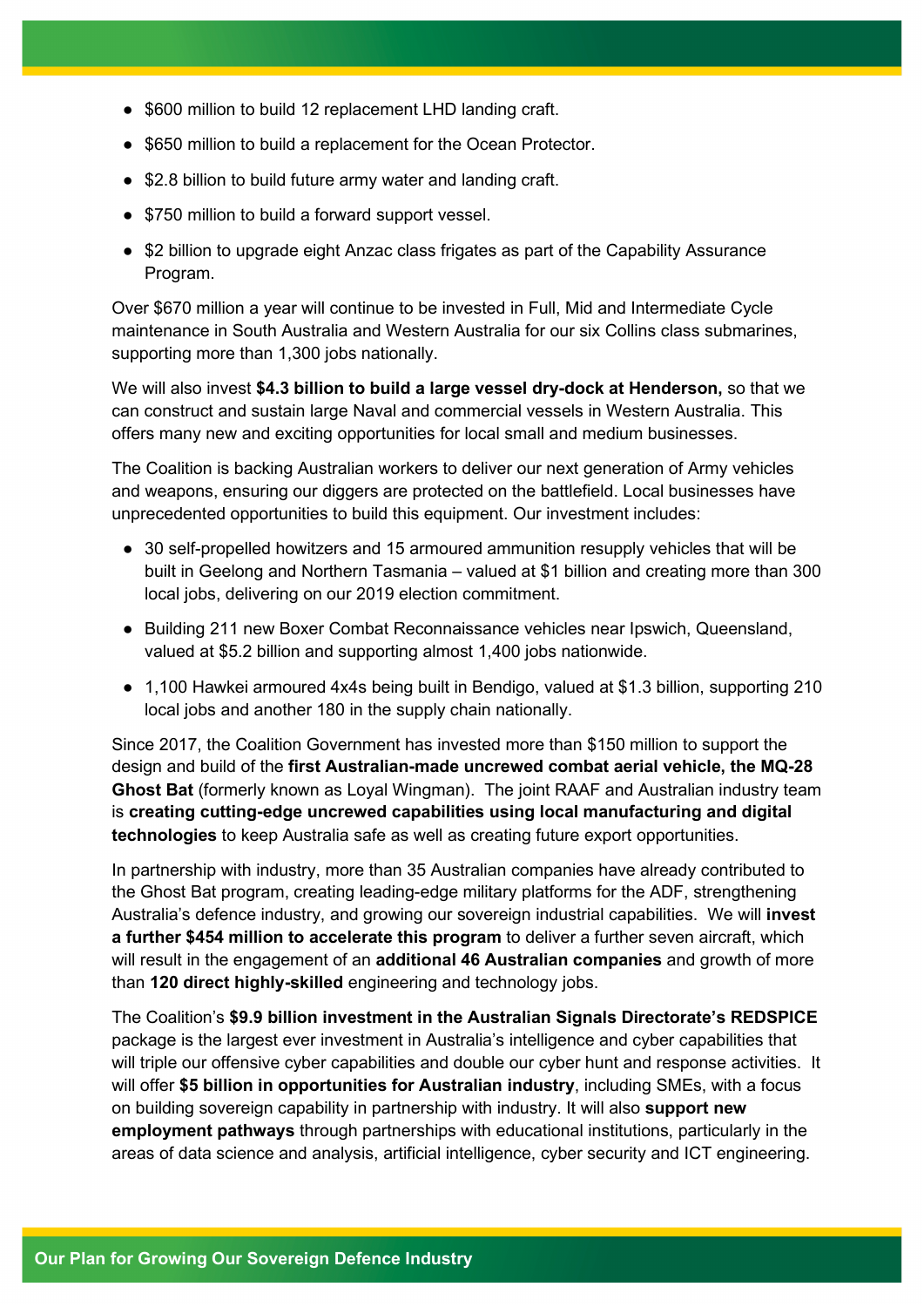### 2. Building our Defence industry workforce

The Coalition's record investment in the Australian Defence industry needs skilled Australian workers to do the job.

We're implementing a range of dynamic initiatives to attract, train and retain the workers we need now and into the future. These include:

#### **Expansion of the Defence Industry Pathways Program**

A re-elected Coalition Government will **expand our successful Defence Industry Pathways Program** for school leavers to develop a nationwide pipeline of work-ready trainees for defence industry, with a **\$108.5 million investment over the next four years** that will build on the Morrison Government's \$10 million pilot program in 2021.

The program **fully funds** trainee wages (of around \$45,000) and expenses such as personal protection equipment. Trainee numbers will be boosted to up to 500 a year, for a total of **1,500 trainees by 2025-26**.

Graduates will develop the skills and knowledge to start an important and rewarding career. More than 50 defence industry businesses have registered to host and mentor the 120 trainees already participating at Henderson in the pilot. **More than 30 per cent of trainees are women,** increasing to a target **of at least 40 per cent** over the next four years.

We will work closely with defence industry and training organisations, particularly in regions offering **defence industry growth and jobs**. This includes:

- Newcastle and the Hunter region (aerospace).
- Sydney and surrounds (maritime and aerospace).
- Cairns (maritime).
- Townsville (land and aerospace).
- Brisbane and surrounds (land and aerospace).
- Darwin and surrounds (maritime, aerospace and land).
- Perth and surrounds (maritime, aerospace and explosive ordnance).
- Adelaide (maritime, aerospace and land).
- Bendigo (land).
- Benalla and Mulwala (explosive ordnance).
- Melbourne and surrounds (maritime).
- Geelong and surrounds (land).
- East Sale (aerospace).
- Hobart and Launceston (maritime).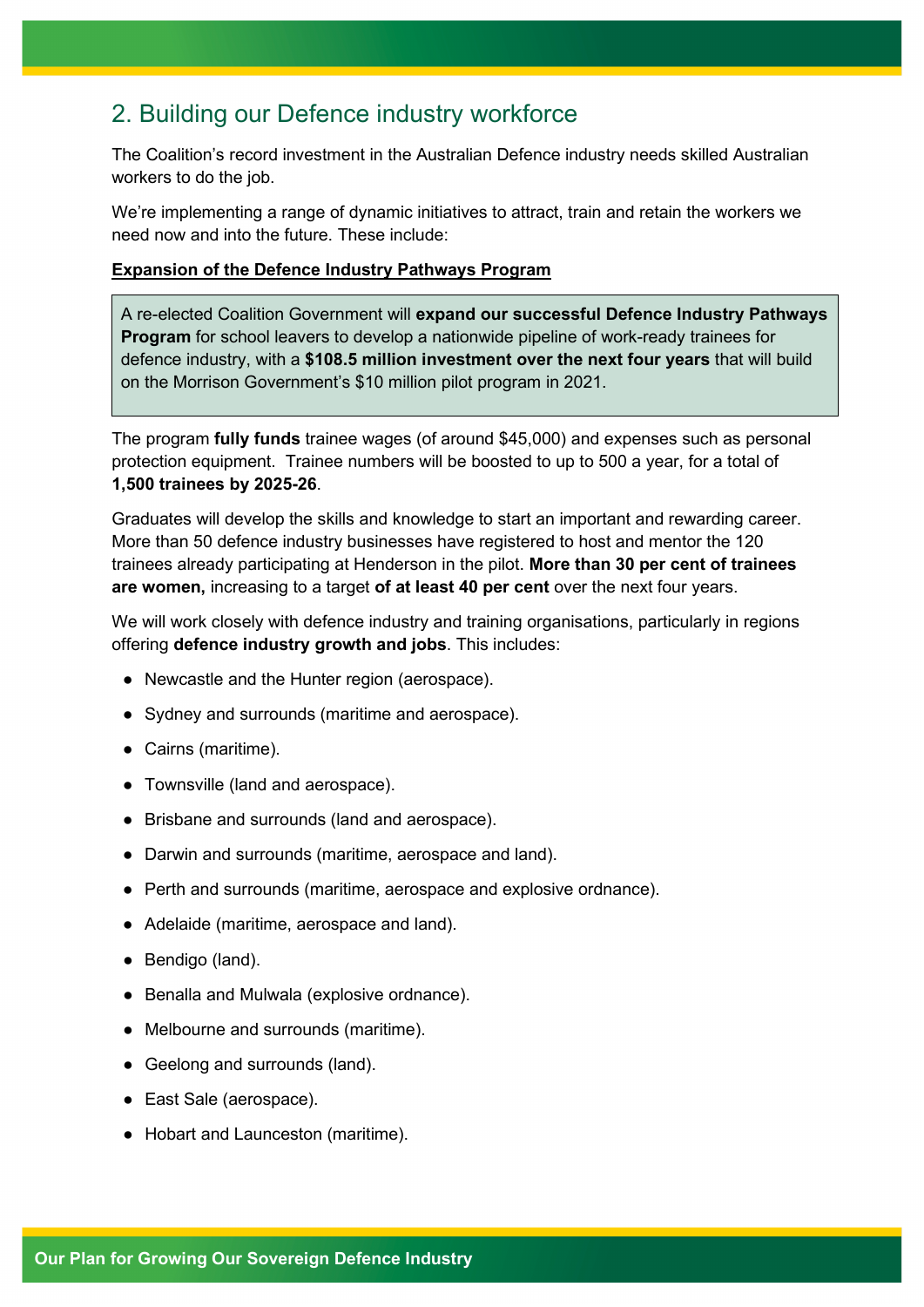#### **Extension of the Defence Industry Internship Programs**

The Coalition Government is **extending our successful Defence Industry Internship Program**, placing third and fourth year engineering students in small and medium defence industry businesses.

We're committing **\$14.4 million to expand the program to 2025-26**, with 120 placements a year and building on our \$10.3 million investment in 2020.

Over **60 defence industry small and medium businesses** are already involved, with interns placed in every state and territory.

Our extension will set a **target of 40 per cent female participation**, helping to grow the number of women engineers in defence industry.

Almost half of the completed internships in 2020-21 were **offered continued employment**  with the host businesses, which are considering another 15 per cent for **future positions** after they complete their degree.

#### **Extension of the Skilling Australia's Defence Industry (SADI) program**

The Coalition Government is **extending the Skilling Australia's Defence Industry Grants Program**. The program is designed to reduce barriers faced by small and medium businesses in the defence sector when upskilling or retraining staff; develop skills within defence industry SMEs; and support defence sector SMEs to establish HR and training plans.

We've invested a **further \$20.3 million** to extend this program to 2025-26, building on our previous \$39 million investment.

We've also expanded eligibility for funding to industry associations.

#### **National Naval Shipbuilding Pipeline Scholarship Program**

Our National Naval Shipbuilding Pipeline Scholarship Program is preparing engineering students for critical roles in shipbuilding.

We're covering the costs of third and fourth years of study, helping buy educational material and providing a 12-week paid work placement in the defence industry.

The Coalition's \$5.4 million investment from 2020-2023 is already supporting more than 70 engineering students from the Queensland University of Technology and the Royal Melbourne Institute of Technology.

These students are specialising in disciplines critical to the future of the shipbuilding industry, including computer and software systems, mechatronics, and mechanical, electrical and electronic engineering.

The scholarship also aims to support and encourage more women to enter engineering.

Following the first 12-month program, seven students have been offered ongoing employment with their host industry partner, with a further seven students offered graduate positions.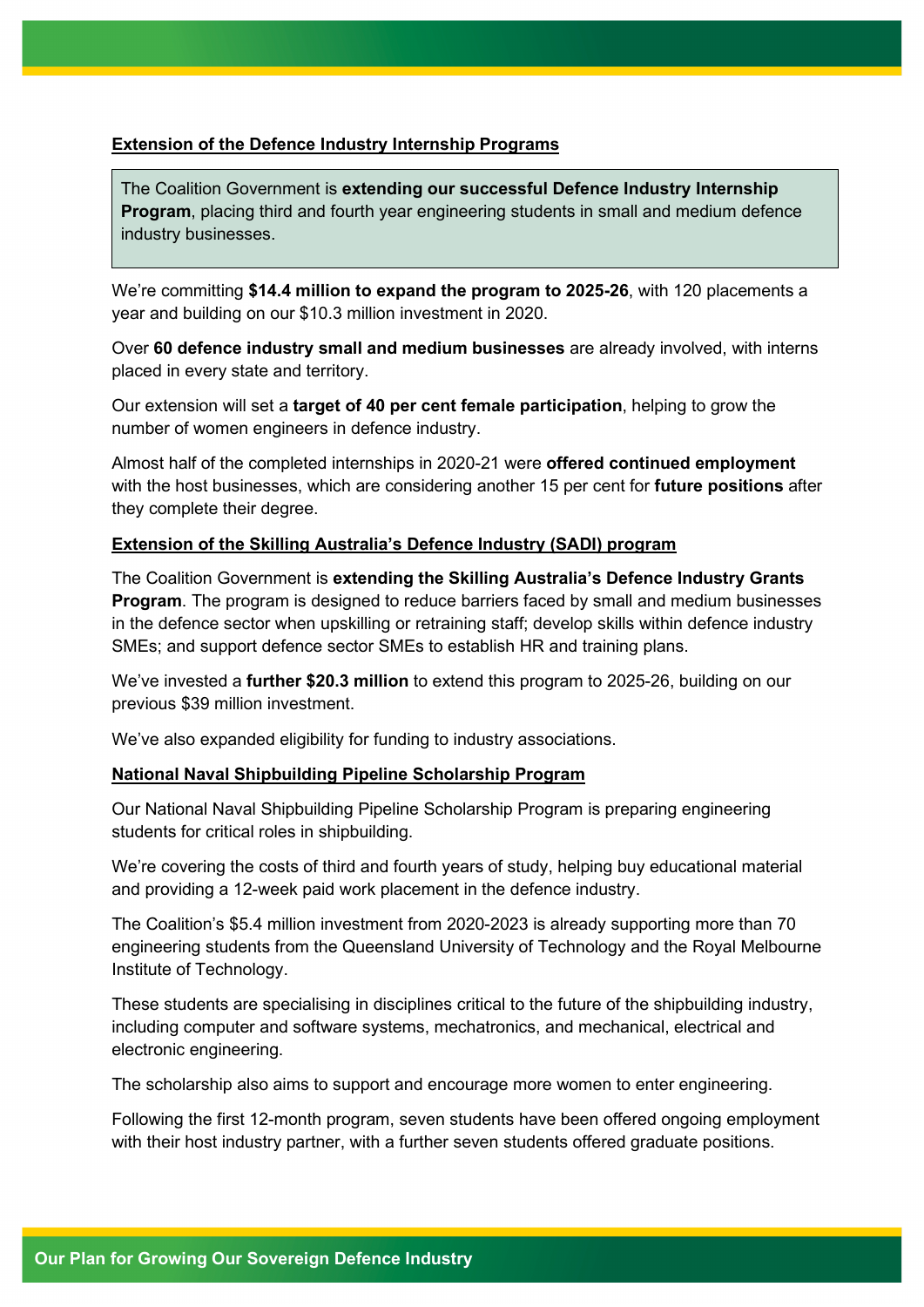#### **The Naval Shipbuilding College**

Established by our Government, the Naval Shipbuilding College provides a coordinated, national approach to workforce development and skilling across the National Naval Shipbuilding Enterprise.

The College is working closely with industry to establish medium to long-term industry workforce needs.

### 3. Building our sovereign industrial capability

The Coalition is building a defence industry with the capability and resilience to help keep Australians safe. A strong, sustainable and secure defence industrial base is central to defending our national interests and is part of Australia's plan for a stronger future.

Building and maintaining a sovereign defence industrial base safeguards the Australian Defence Force's capability edge. It also means the Australian Defence Force can quickly integrate and respond to rapidly evolving technologies.

To ensure we are internationally competitive and innovative, we are focused on:

- a broader and deeper defence industrial base, where agile small to medium-sized enterprises (SMEs) are better placed to interact with Defence and global defence companies, while not solely reliant on Defence for their success.
- a strategic approach to ensure our investment in critical defence capabilities is prioritised, and Australian businesses are provided the maximum opportunity to be involved.
- an innovative and competitive defence industry with world-leading capabilities, developed through increased collaboration between defence, businesses, universities and the research sector.
- a robust defence industry export capability, where Australia's defence industry is a key player in international capabilities, providing greater stability for businesses across peaks and troughs in domestic demand.
- a Defence and industry partnership that enables Australia to position for the future by ensuring we have the right people and skills in the right places to respond to any change in the strategic environment, to seize opportunities and to manage increasing strategic and technological complexity.

#### **Developing sovereign defence capability through innovation, science and technology**

The Coalition will continue to back Aussie ingenuity and local businesses to develop those ideas that can give us the capability edge.

Over the next decade, we will **invest more than \$3 billion in Defence innovation, science and technology**. Our Defence innovation must create an edge in technological capability for our ADF.

A re-elected Coalition Government will:

● continue to **evolve the innovation ecosystem to accelerate the development and acquisition of new warfighting capabilities, and drive commercial success**. We will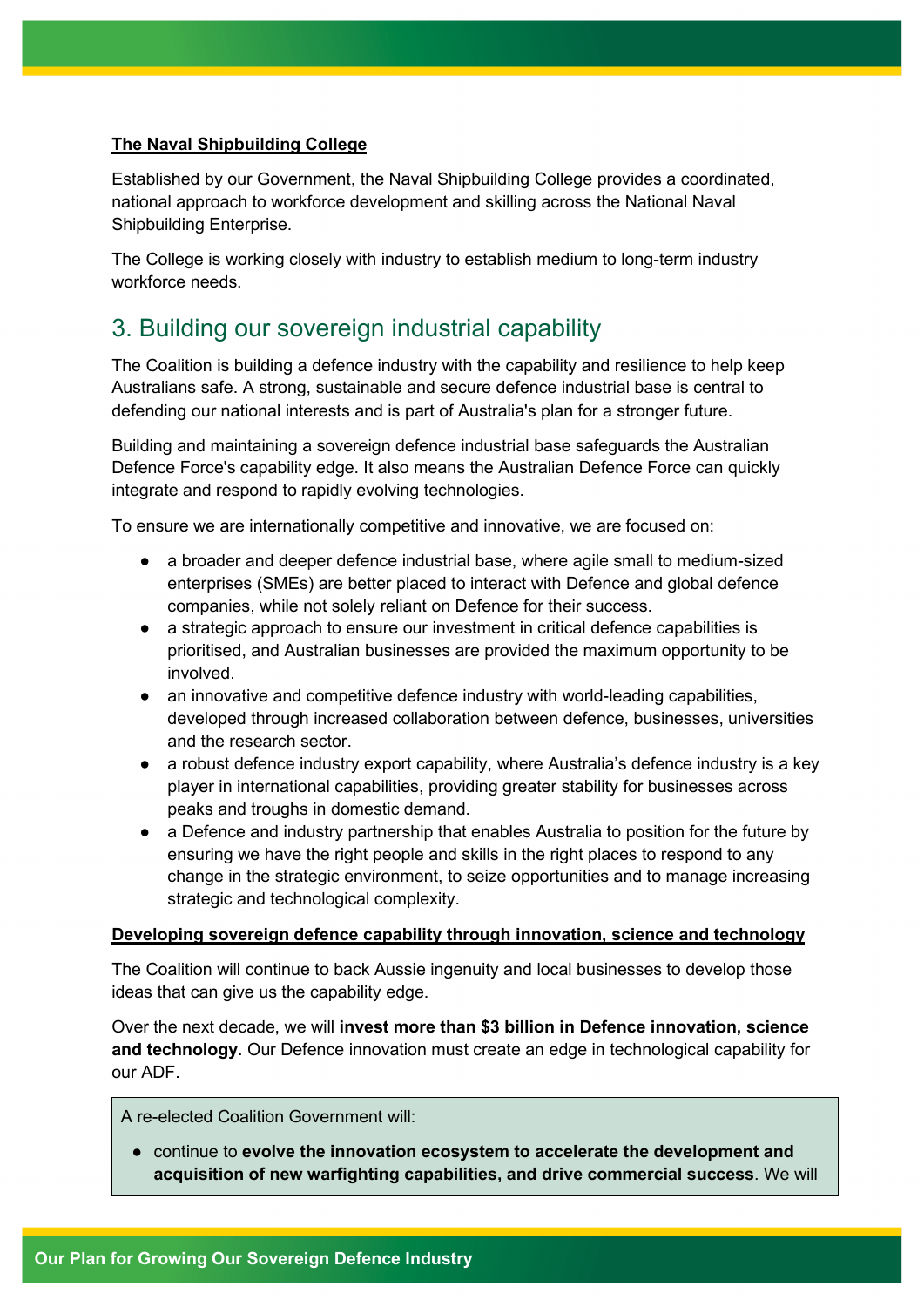draw on the recent Peever Review and remain consistent with the Defence First Principles Review.

We will streamline governance and reduce red tape, with new methods to leverage the way science, technology and innovation understand and solve warfighting problems. We will support industry with a focus on entrepreneurialism and commercial outcomes (particularly for dual-use technologies), venture capital and expanded export opportunities to our AUKUS, Five-Eyes and like-minded partners.

Our ongoing support builds on **almost \$600 million of Government investment in Australian businesses and research organisations since 2016** (through our Defence Innovation Hub and the Next Generation Technology Fund) so that we can build our sovereign capability and enhance the ability of businesses to develop cutting-edge ADF capabilities.

#### **Sovereign Industrial Capability Priority Grant Program (SICP)**

The Coalition Government has **extended the Sovereign Industrial Capability Priority Grant Program**, which supports Australian SMEs to supply capabilities critical to Defence. The grants will help Australian SMEs to invest in projects aligned with Defence's stated Sovereign Industrial Capability Priorities. These priorities ensure Australia maintains the skills, technology, intellectual property, financial resources and infrastructure for the ADF to achieve the Government's Strategic Defence Objectives.

The Coalition is investing an additional \$84.7 million into the program to extend it for another five years, effectively immediately.

We're backing local businesses to build up their sovereign and manufacturing capability to help our men and women in uniform keep Australia safe.

Since 2018, our Government has invested around \$70 million in the SICP to 105 Australian small and medium businesses. We're driving advanced manufacturing so we can build at home what we need to defend our country.

#### **Capability Improvement Grant Program**

The Coalition Government is continuing to invest \$3 million a year in our Capability Improvement Grant Program – getting Australian small and medium businesses "defence ready" with the capability to compete for Defence work.

Since 2016, our Government has invested over \$19 million in grant funding to 347 Australian small businesses, positioning them to win Defence work and supply essential equipment to the ADF.

#### **Global Competitiveness Grant Program**

The Coalition Government is continuing to invest \$4.3 million a year over the decade to help small and medium businesses develop their export potential through our Defence Global Competitiveness Grant Program.

This program provides direct support to business so that we can build our sovereign capability at home, and open new opportunities for SMEs to export to global Defence markets.

Since its launch in 2018, 68 Defence Global Competitiveness Grants valued at \$10.4 million have been approved to 51 Australian businesses.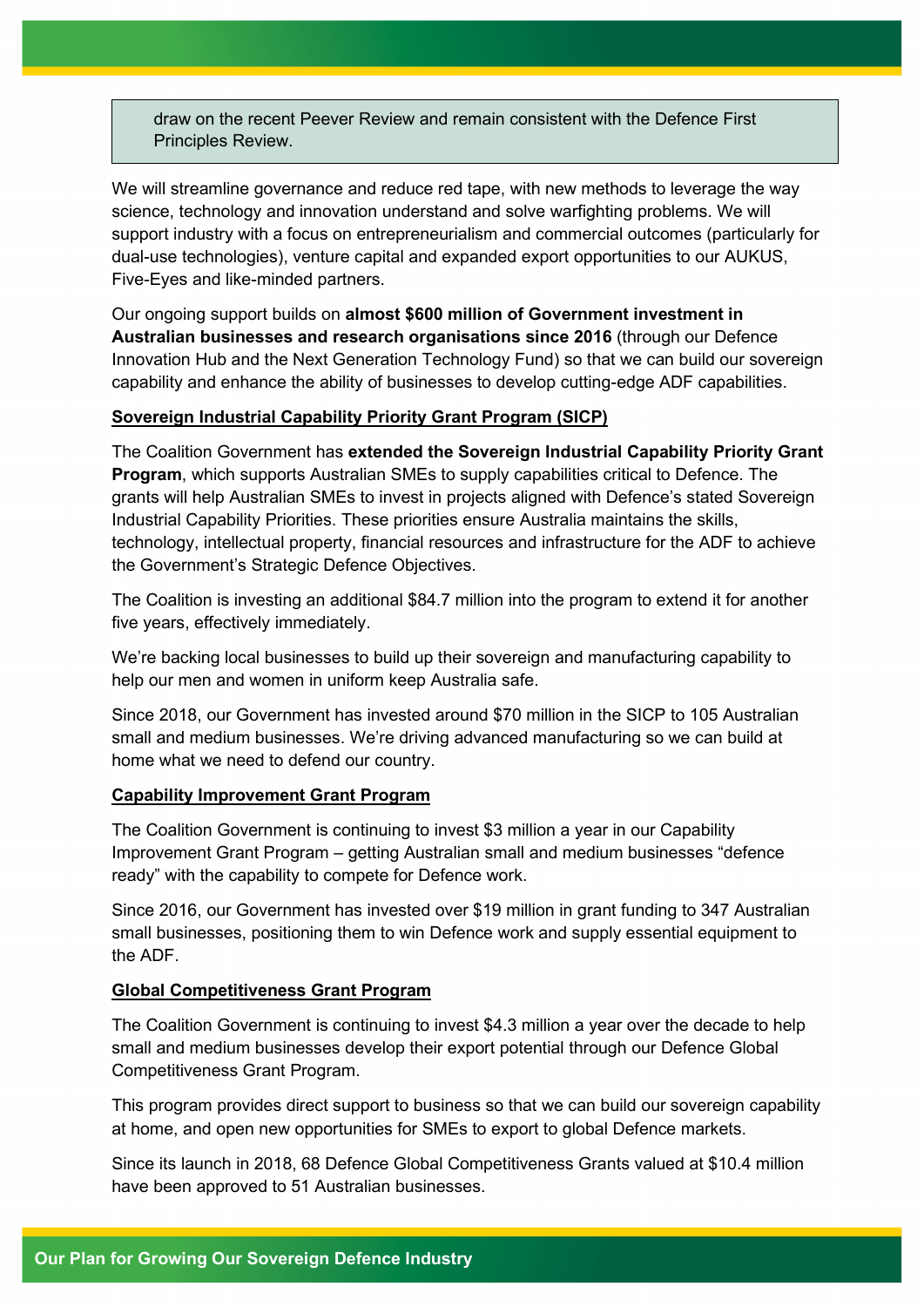#### **Getting 'Defence Ready' Pilot Program**

This ground-breaking pilot program, in conjunction with Newcastle-based defence industry association HunterNet, is helping local businesses win Defence contracts.

The \$430,000 Defence Ready Pilot is free of charge and provides vital information and education to prepare companies new to working with Defence, or businesses wishing to improve their Defence work bidding.

The workshops cover tendering, cyber security, export controls, business continuity and workplace mental health.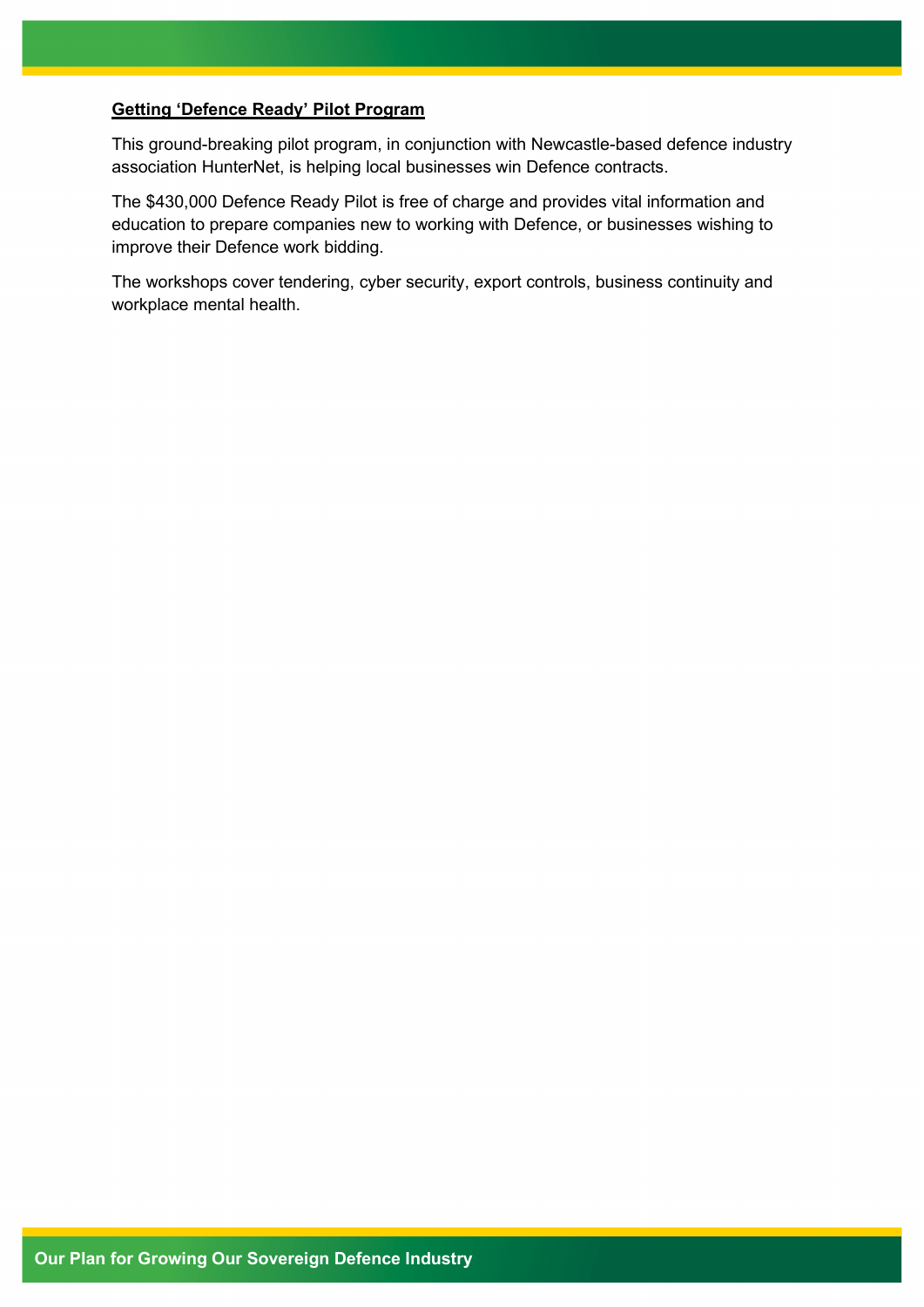# **Our Record**

# Building Local

- More than 70 vessels are being constructed and upgraded in South Australia and Western Australia.
- More than 1,300 vehicles are being manufactured for the Army in Victoria and Queensland.
- The first Australian-made uncrewed combat air vehicle, the MQ-28A Ghost Bat, being designed and manufactured in Victoria and Queensland.
- \$100 billion over 20 years invested to develop a sovereign capability to manufacture guided weapons in Australia for our Defence Force.
- Mandated local industry involvement for all major Defence projects above \$20 million requiring an AIC Plan.
- More than 156 major capability projects worth more than \$135 billion have been started since 2016.
- Since 2019, our Government has committed to 33 capital infrastructure and facilities projects worth over \$6.2 billion.

### Jobs

- Our \$270 billion investment in Defence capabilities is supporting over 105,000 jobs across the economy.
- More than 15,000 small and medium businesses are supporting the ADF and thousands of jobs.
- More than \$30 billion in contracts for small and medium businesses to support our ADF over the last four years.
- Since 2019, we have supported over 11,000 highly-skilled professional and technical trade jobs in the delivery of Defence infrastructure projects, including project management specialists, engineers, architects, concreters, electricians, builders and plumbers.

# Restoring Defence funding

When last in office, Labor slashed the Defence budget by more than \$18 billion and failed to commission a single Australian-built ship. The Coalition's responsible economic management has returned Defence spending to above 2 per cent, and increasing.

# Covid support for defence industry

● \$1 billion defence industry recovery package. Supported more than 4,000 jobs, small and medium businesses in our supply chains and included \$300 million for the national estate works program.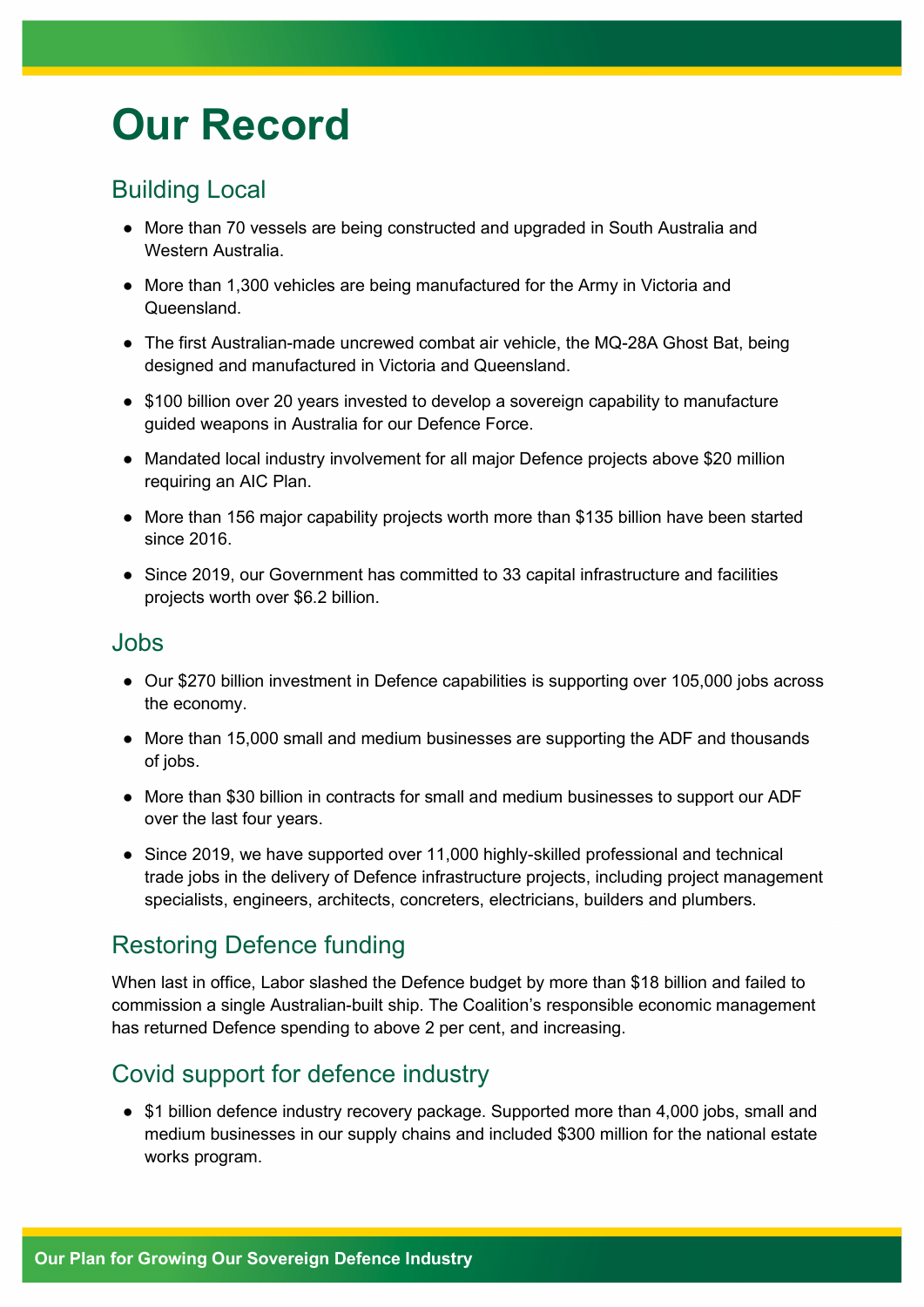- Bringing forward \$190 million of investment in infrastructure projects in the Northern Territory.
- We engaged furloughed Qantas and Virgin Australia technicians to support additional maintenance to the C-27J Spartan aircraft.
- Fast-tracking payment for more than \$30 billion of invoices to suppliers to support cash flow for businesses.
- Established the COVID-19 Industry Support Cell to support defence industry businesses impacted by state/territory COVID restrictions. Kept the wheels of industry turning and provided a one-stop shop for support.

### Supporting small businesses

- In the last four years, \$30 billion in contracts has been directly awarded to small and medium businesses that supply Defence.
- We have mandated local industry involvement in major Defence projects above \$20 million requiring an AIC Plan.
- We've established the Office of Defence Industry Support (ODIS) to help local businesses get defence-ready and to enter – or expand – their footprint in the defence market.
- Established the Defence Industry Secondment Program placing Defence personnel into Australian businesses to understand the day-to-day pressures and operations of a small business.
- We're taking a "big stick" to large companies, holding them to account on their small business commitments.

### Cutting red tape

- We are **cutting red tape** for defence companies to help them do business with Defence.
- Big changes to Defence procurement rules will slash the time it takes for Defence to approve large acquisition projects **by up to 25 per cent**.
	- o Projects could see **up to a year** wiped off the time it takes to get approved.
	- o These are major benefits that will **save industry millions** of dollars.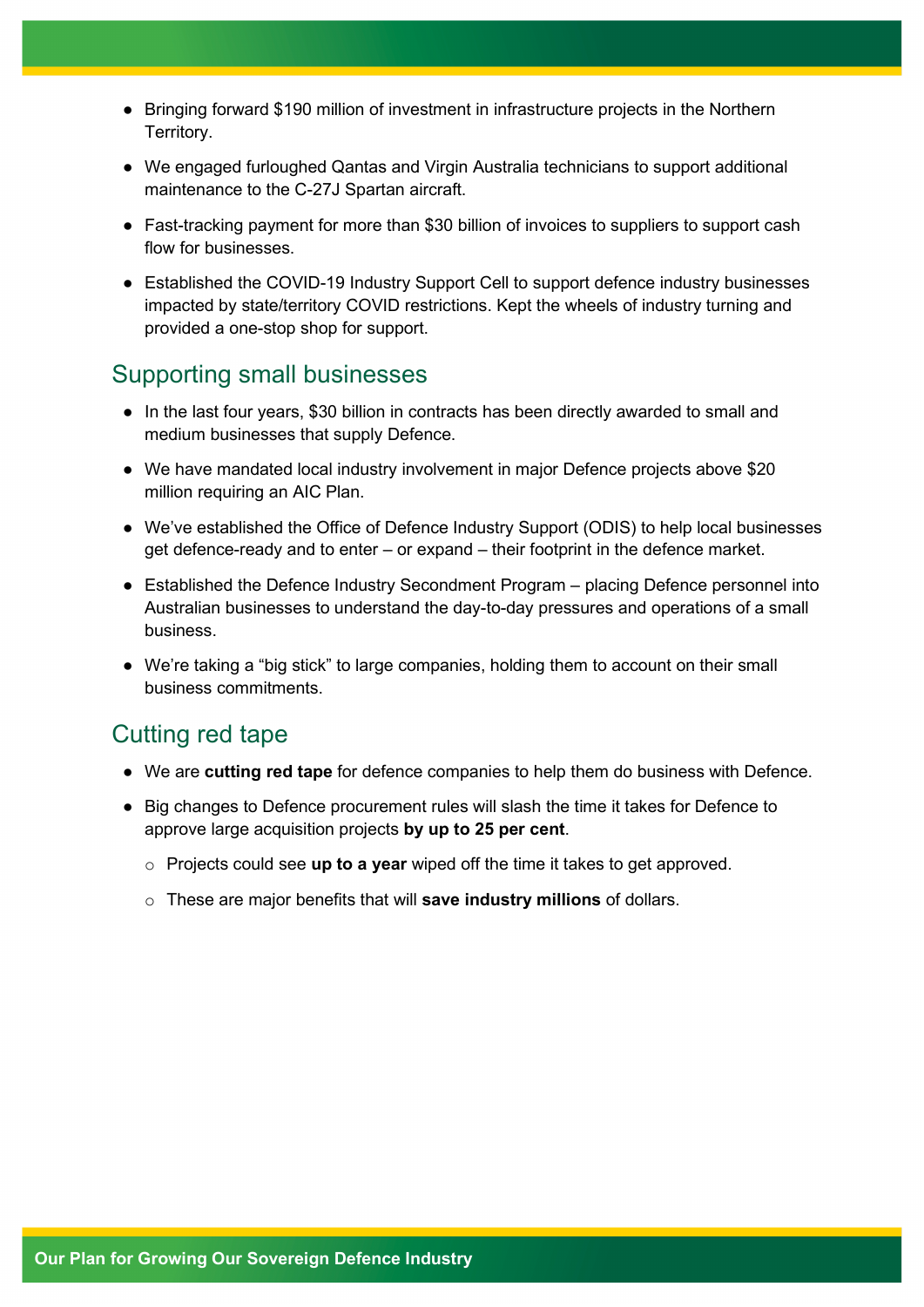# **The Risk of Labor**

Labor is weak on Defence and our sovereign defence industry.

**Labor slashed more than \$18 billion from Defence and failed to commission a single new Australian naval ship.**

**Under Labor,** Australia's **Defence spending fell** to just 1.56 per cent of GDP – its l**owest level since before the Second World War.** 

If we had kept Defence spending at the same rate as Labor, **there would be \$55 billion less**  spent today. That's a real **investment and capability gap.**

The previous Labor Government **sat idle for six years** and oversaw what can only be described as a **"valley of death"** for the Australian defence industry.

Labor **couldn't manage the economy,** so they raided the Defence budget.

These cuts saw **capability gaps** open and **thousands of defence industry jobs lost.**

Labor is run by the unions, which means important defence industry contracts would be jeopardised by the ACTU.

Labor can't be trusted to keep our defence industries strong.

Labor can't be trusted to keep Australians safe.

#### **In uncertain times, Australia's defence and security can't risk Labor.**

| <b>COALITION</b>                                                                                                                                 | <b>LABOR</b>                                                                                                                                                                                                                    |
|--------------------------------------------------------------------------------------------------------------------------------------------------|---------------------------------------------------------------------------------------------------------------------------------------------------------------------------------------------------------------------------------|
| 70+ vessels being constructed and<br>maintained in South Australia and Western<br>Australia. 1,300+ vehicles being<br>manufactured for the Army. | The previous Labor Government sat idle<br>for six years and oversaw what can only be<br>described as a 'valley of death' for the<br>Australian defence industry.<br>Labor did not commission a single<br>Australian built ship. |
| \$100 billion over 20 years invested to<br>manufacture guided weapons in Australia<br>for our Defence Force.                                     | Defence investment was slashed by Labor<br>to just 1.56% of GDP - the lowest level<br>since 1938.<br>In their last three years in Government, from<br>2010-2013, the Labor Party cut Defence<br>spending by 10% in real terms.  |
| Our \$270 billion investment in Defence<br>capabilities is supporting over 105,000 jobs<br>across the economy in multiple industries.            | Labor gutted \$18 billion from the Defence<br>Budget, bringing it to its lowest level since<br>World War Two.<br>If we had kept Defence spending at the<br>same rate as Labor, there would be \$55                              |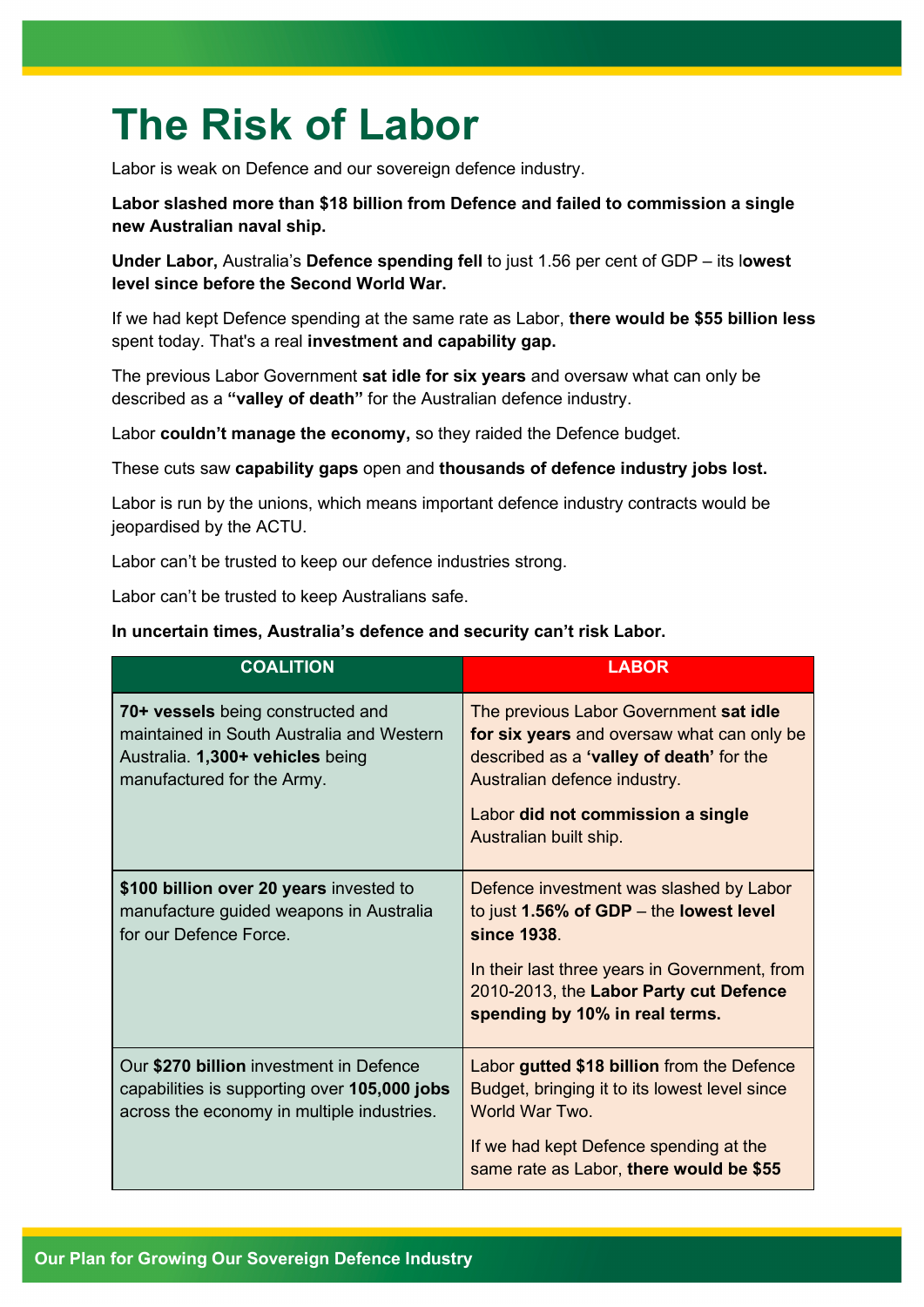| <b>COALITION</b>                                                                                                                                                                                                                                                                             | <b>LABOR</b>                                                                                                                                                                                                                                                                                                                                                                                             |
|----------------------------------------------------------------------------------------------------------------------------------------------------------------------------------------------------------------------------------------------------------------------------------------------|----------------------------------------------------------------------------------------------------------------------------------------------------------------------------------------------------------------------------------------------------------------------------------------------------------------------------------------------------------------------------------------------------------|
|                                                                                                                                                                                                                                                                                              | billion less spent today.<br>Labor's only commitment is to a "Force"<br>Posture Review" which is cover for their<br>secret plan to justify slashing the<br>Defence budget again, like they did when<br>they were last in Government.<br>Labor cites its 2012 "Defence Posture<br>Review" as a model - yet in the 2012-13<br><b>Budget it slashed Defence spending to</b><br>the lowest level since 1938. |
| More than 15,000 small and medium<br><b>businesses</b> support the ADF and<br>thousands of jobs in the process.                                                                                                                                                                              | Labor has <b>no plans</b> for the defence of our<br>nation or to grow a sovereign defence<br>industry.<br>In 2007, Labor made a commitment to<br>increase defence spending each year by<br>3% in real terms.<br>Instead, they cut the Defence Budget by<br>\$18 billion – bringing the defence budget to<br>its lowest level since 1938.                                                                 |
| Since 2019, our Government has committed<br>to 33 capital infrastructure and facilities<br>projects worth over \$6.2 billion.<br>These projects have supported over 11,000<br>highly skilled professional and technical<br>trade jobs in the delivery of Defence<br>infrastructure projects. | Labor couldn't manage the economy, so<br>they raided the Defence budget.<br>These cuts saw capability gaps open and<br>thousands of defence industry jobs lost.                                                                                                                                                                                                                                          |
| We are cutting red tape for local defence<br>companies and have mandated local<br>industry involvement in major Defence<br>projects above \$20 million.                                                                                                                                      | Labor cannot be trusted when it comes to<br>our nation's defence or growing a sovereign<br>defence industry.                                                                                                                                                                                                                                                                                             |
| We're taking a "big stick" to large<br>companies, holding them to account on<br>their small business commitments.                                                                                                                                                                            | Labor couldn't manage the economy, so<br>they raided the Defence budget.<br>These cuts saw capability gaps open and<br>thousands of defence industry jobs lost.                                                                                                                                                                                                                                          |
| We've established the Office of Defence<br>Industry Support (ODIS) to help local                                                                                                                                                                                                             | The previous Labor Government sat idle<br>for six years and oversaw what can only be                                                                                                                                                                                                                                                                                                                     |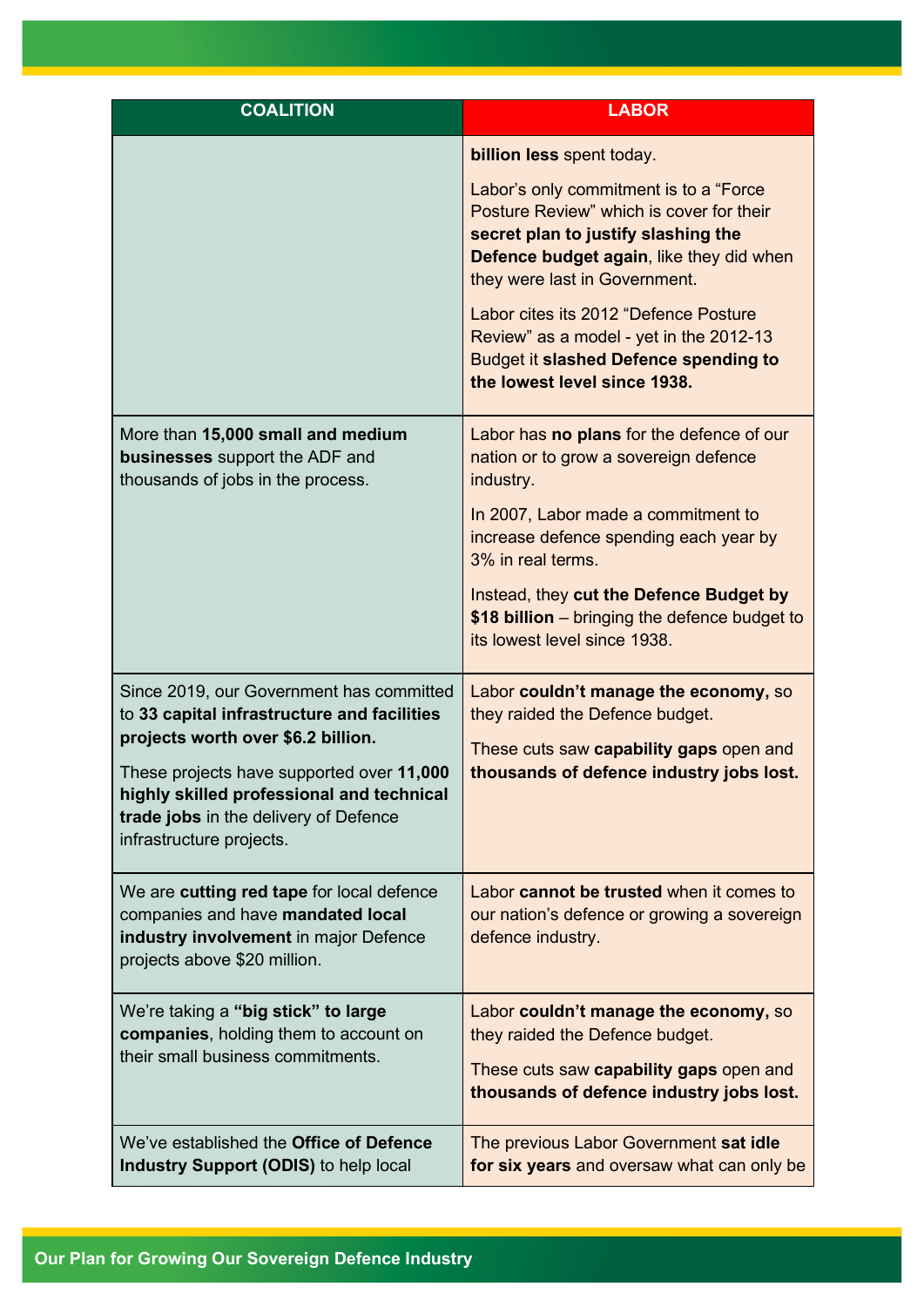| <b>COALITION</b>                                                                                                                                      | <b>LABOR</b>                 |
|-------------------------------------------------------------------------------------------------------------------------------------------------------|------------------------------|
| businesses get "defence ready" and to enter   described as a 'valley of death' for the<br>$-$ or expand $-$ their footprint in the defence<br>market. | Australian defence industry. |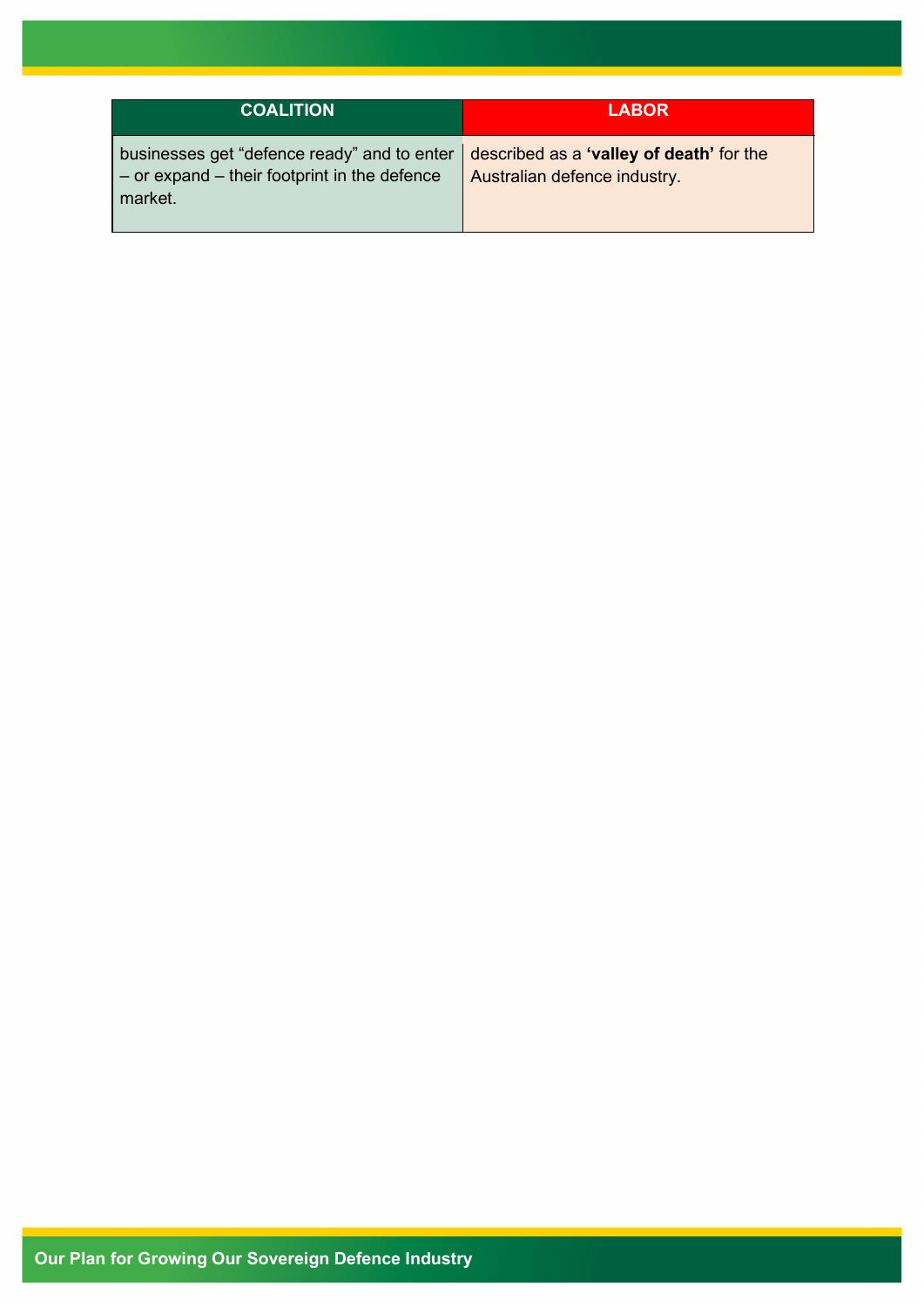# **Cost**

.

The Coalition Government is investing a further \$108.5 million in the Defence Industry Pathways Program for school leavers, to develop a nationwide pipeline of work-ready trainees, with this cost to be met from within Defence's Integrated Investment Program.

Funding for other policies in the Coalition's Plan for Growing our Sovereign Defence Industry is already provided for within Budget estimates.